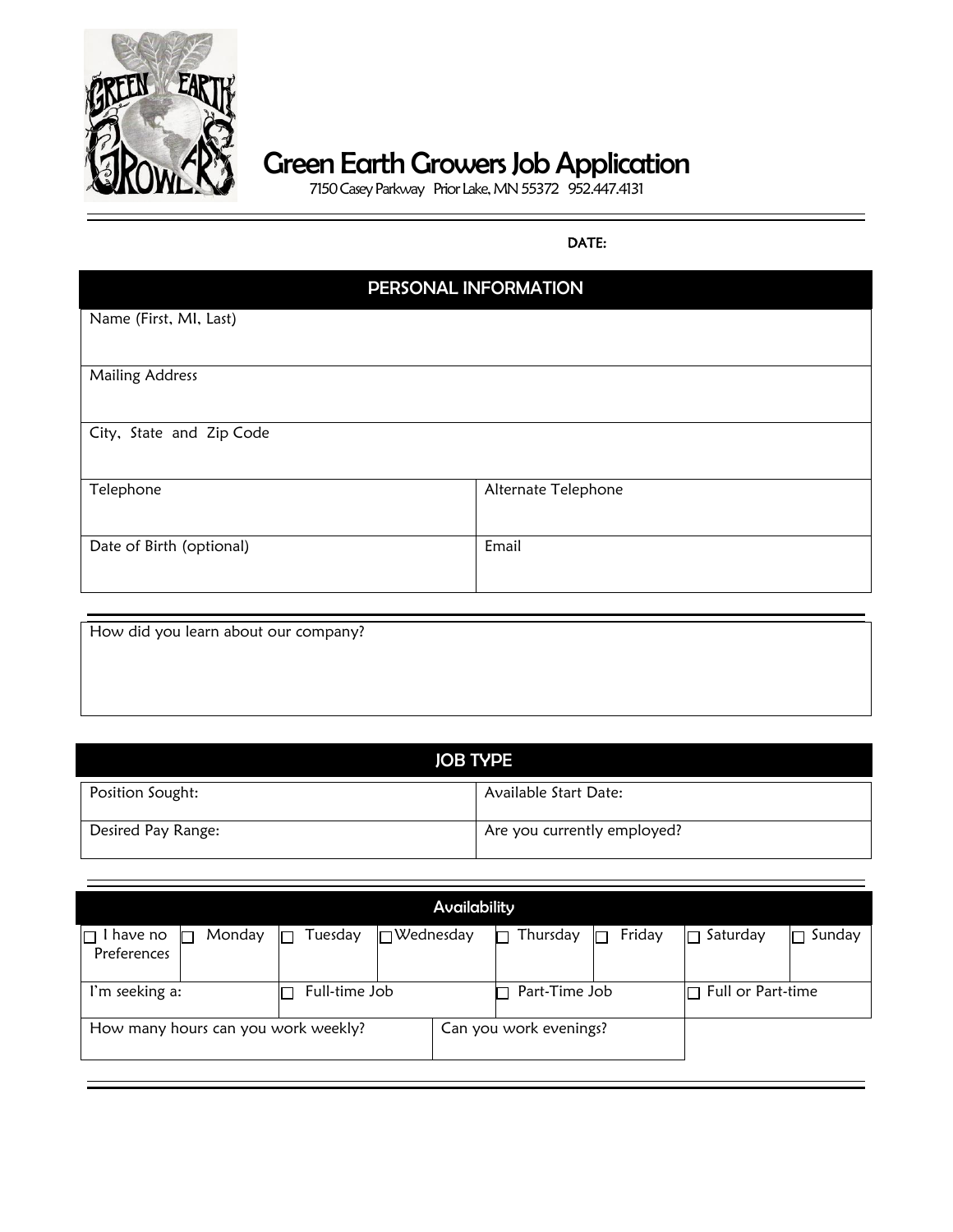| <b>ADDITIONAL INFORMATION</b>                                                                                                   |            |           |  |
|---------------------------------------------------------------------------------------------------------------------------------|------------|-----------|--|
| Have you ever been convicted of, or entered a plea of guilty, no contest, or had a $\Box$ Yes<br>withheld judgment to a felony? |            | $\Box$ No |  |
| If yes, please explain:                                                                                                         |            |           |  |
| Do you have a valid Driver's License?<br>Driver's License #:                                                                    | $\Box$ Yes | l⊟No      |  |
| Have you had any accidents within the past 3 years?<br>If Yes, how many:                                                        | $\Box$ Yes | l⊟No      |  |
| Have you had any moving violations within the past 3 years?<br>If yes, how many:                                                | $\Box$ Yes | l⊟No      |  |

| <b>EDUCATION</b>                            |          |                 |       |                |           |
|---------------------------------------------|----------|-----------------|-------|----------------|-----------|
| School                                      | Location | Years Completed | Major | Degree/Diploma |           |
| <b>HIGH SCHOOL</b>                          |          |                 |       |                |           |
|                                             |          |                 |       |                |           |
|                                             |          |                 |       |                |           |
| COLLEGE                                     |          |                 |       |                |           |
|                                             |          |                 |       |                |           |
|                                             |          |                 |       |                |           |
| MILITARY                                    |          |                 |       |                |           |
| Have you ever been in the Arm Forces?       |          |                 |       | $\square$ Yes  | $\Box$ No |
| Are you now a member of the National Guard? |          |                 |       | $\square$ Yes  | $\Box$ No |
| Specialty                                   |          |                 |       |                |           |

 Please list your areas of highest proficiency, special skills or other items that may contribute to your ability in performing the above mentioned position.

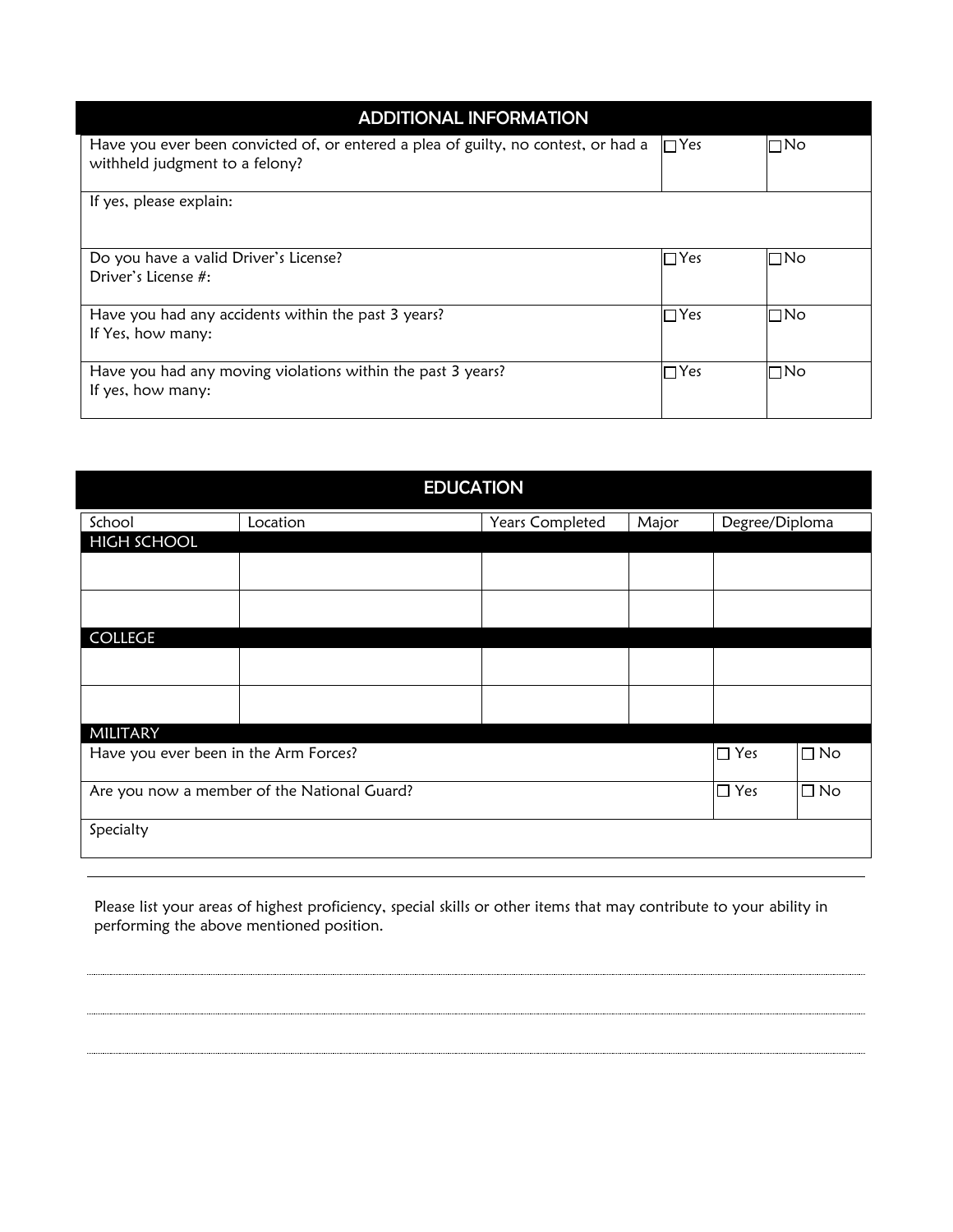| PREVIOUS EMPLOYMENT                                                                                                               |                         |                        |  |  |
|-----------------------------------------------------------------------------------------------------------------------------------|-------------------------|------------------------|--|--|
| Please list ALL work experience beginning with your most recent job held. Attach additional sheets if necessary.                  |                         |                        |  |  |
| Company                                                                                                                           | Name of Last Supervisor | Hrs/week               |  |  |
| Address                                                                                                                           | <b>Start Date</b>       | <b>Starting Salary</b> |  |  |
| City, State and Zip Code                                                                                                          | <b>End Date</b>         | <b>Ending Salary</b>   |  |  |
| Phone Number                                                                                                                      | Last job title          |                        |  |  |
| Reason for leaving?                                                                                                               |                         |                        |  |  |
| List the jobs you held, duties performed, skills used or learned, advancements or promotions<br>while you worked at this company. |                         |                        |  |  |
| May we contact this employer:<br>Yes $\Box$                                                                                       | No<br>$\Box$            |                        |  |  |
|                                                                                                                                   |                         |                        |  |  |
| Company                                                                                                                           | Name of Last Supervisor | Hrs/week               |  |  |
| Address                                                                                                                           | <b>Start Date</b>       | <b>Starting Salary</b> |  |  |
| City, State and Zip Code                                                                                                          | End Date                | <b>Ending Salary</b>   |  |  |
| Phone Number                                                                                                                      | Last job title          |                        |  |  |
| Reason for leaving?                                                                                                               |                         |                        |  |  |
| List the jobs you held, duties performed, skills used or learned, advancements or promotions<br>while you worked at this company. |                         |                        |  |  |
| May we contact this employer:<br>Yes $\Box$                                                                                       | No<br>$\Box$            |                        |  |  |
|                                                                                                                                   |                         |                        |  |  |
| Company                                                                                                                           | Name of Last Supervisor | Hrs/week               |  |  |
| Address                                                                                                                           | <b>Start Date</b>       | <b>Starting Salary</b> |  |  |
| City, State and Zip Code                                                                                                          | <b>End Date</b>         | <b>Ending Salary</b>   |  |  |
| Phone Number                                                                                                                      | Last job title          |                        |  |  |
| Reason for leaving?                                                                                                               |                         |                        |  |  |
| List the jobs you held, duties performed, skills used or learned, advancements or promotions<br>while you worked at this company. |                         |                        |  |  |
| May we contact this employer:<br>Yes $\Box$                                                                                       | No<br>$\Box$            |                        |  |  |